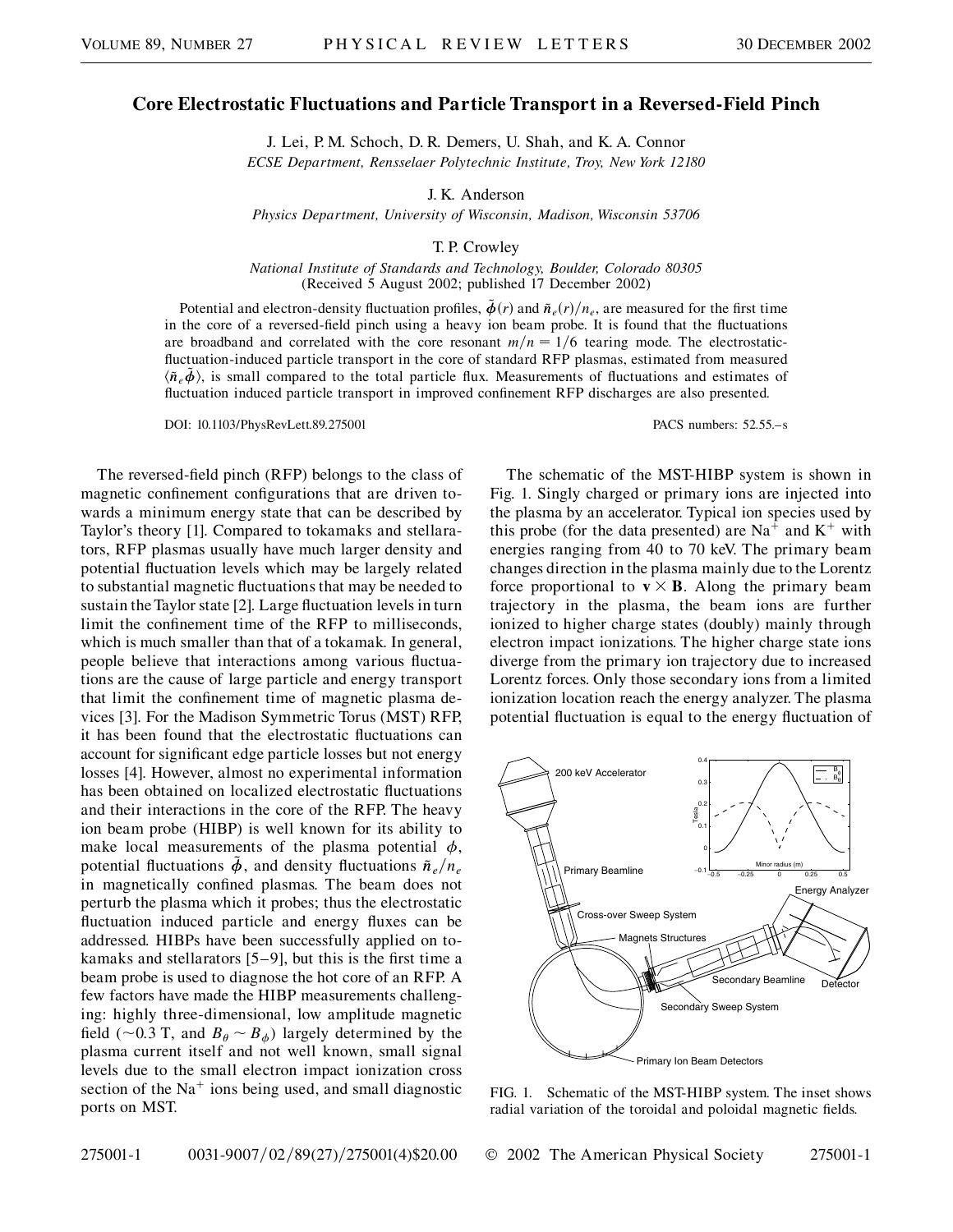the detected secondary ions, while the plasma density fluctuation  $\tilde{n}_e/n_e$  is proportional to the fluctuation in intensity of the detected secondary ion current. Because of the fact that the poloidal and the toroidal magnetic fields  $B_{\theta}$  and  $B_{\phi}$  are comparable in MST (see the inset plot of Fig. 1), singly and doubly charged ions travel along fairly complicated three-dimensional paths. In order to get signals out from the MST-HIBP, actual primary and secondary beam lines are toroidally tilted a little bit (not shown in Fig. 1). Also the entrance and the exit ports are separated by  $10^{\circ}$  in the toroidal direction [10].

Typical MST-HIBP signals of a standard RFP discharge are shown in Fig. 2. The plasma current  $I_p$ , line averaged electron-density  $n_{e0}$ , reversal factor *F*  $[=B_{\phi}(a)/\langle B_{\phi}\rangle]$ , core dominant mode speed *v*, plasma potential  $\phi$ , and secondary intensity signal  $I_s$  over a few sawtooth cycles during the flattop period are shown. In the MST plasma, the core dominant mode is  $m/n = 1/6$ , where *m* and *n* are poloidal and toroidal mode numbers, respectively. The power spectra of  $\phi$  and  $\tilde{n}_{e}/n_{e}$  as well as their coherence and phase are plotted in Fig. 3. The HIBP signals are digitized at 1 MHz, thus enabling the resolution of fluctuations from 0 to 500 kHz. Plots are truncated at 100 kHz in the figure due to the observation that above 100 kHz, fluctuation powers become too small to affect the measured total fluctuation levels and electrostatic particle flux. The spectra are calculated from an ensemble of 199 events, with each event having a time period of 0.5 msec, during which the RFP plasma may be treated as being in a quasistationary state.

It has been found that the potential fluctuations peak at the core resonant tearing mode frequencies (Doppler frequency) in the power spectra, yet the low frequency components that correspond to fast equilibrium changes or  $m = 0$  modes dominate the total power. However, the density fluctuations,  $\tilde{n}_{e}/n_{e}$ , that are coherent with the core resonant tearing modes' frequencies dominate the power spectrum. This observation is consistent with the fact that the HIBP gives a local measurement of  $\tilde{n}_e/n_e$ , while localized  $\phi$  measurements may be affected by edge electric field fluctuations that have  $m = 0$  structures. The small peak in the  $\tilde{n}_e/n_e$  power spectra below 10 kHz may be due to a path effect that is caused by density fluctuations along the beam trajectory [11].

The fluctuation profiles  $\tilde{\phi}(r)$  and  $\tilde{n}_e(r)/n_e$  are obtained by changing the injection angles of the diagnostic beam using the probe's novel crossover sweep system [10]. These profiles are shown in Fig. 4. These measurements are made in the standard plasmas with  $I_p \sim 380$  kA,  $n_e \sim$  $10^{13}$  cm<sup>-3</sup>. The measured  $\tilde{\phi} \sim 30-50$  V<sub>rms</sub>,  $\tilde{n}_e/n_e \sim$ 0.1–0.18 within the measurement range of  $r/a =$ 0*:*25–0*:*75. Error bars indicate standard deviations.

Potential and density fluctuation measurements have also been obtained in improved confinement plasmas. Improved confinement is achieved by current profile modification using an inductive pulsed poloidal current drive (PPCD) technique. PPCD plasmas with parameters similar to those of the standard discharges ( $I_p \sim$ 390 kA,  $n_e \sim 10^{13}$  cm<sup>3</sup>) give a measured  $\tilde{\phi} \sim 30$   $\tilde{V}_{rms}$ and  $\tilde{n}_e/n_e \sim 0.1$  and are relatively flat within the



Power spectrum of  $\tilde{φ}$ Coherence between  $\widetilde{\phi}$  and  $\widetilde{\mathsf{n}}/\mathsf{n}$ 100  $0.5$ (a) Standard (c) 80  $\Omega$ . <~φ>2 (V2/kHz) :~φ><sup>2</sup> (V<sup>2</sup>/kHz) **Coherence** Coherence 60  $0.3$ 40  $0.2$ 20  $0.1$  $0$  20 40 60 80 100 0 Frequency (kHz) Frequency (kHz) **test.lsc Phase between**  $\tilde{\phi}$  and ñ/n Power spectrum of  $\tilde{n}/n$  $10^{-4}$ 8 350 (d) (b) 300 6  $\left\langle -n/n \right\rangle^2$  (KHz)  $\leftarrow$ n/n $\right)^2$  (/kHz) 250 Phase (deg.) 200 4 Phase 150 100 2 50  $0$  20 40 60 80 100 0 Frequency (kHz) Frequency (kHz)

FIG. 2. MST-HIBP signals (Shot No. 1010624039): (a) plasma current; (b) plasma density; (c) reversal factor  $F$ ; (d)  $m/n =$ 1/6 mode speed; (e) plasma potential measured by the HIBP; (f) HIBP secondary ion current. Note: The sharp drops in the plasma potential that coincide with dips in *F* are instrumental in nature and do not necessarily reflect the true plasma potential.

FIG. 3. Power spectra, coherence, and phase of fluctuations for the 380 kA standard plasmas: (a) power spectrum of  $\ddot{\phi}$ ; (b) power spectrum of  $\tilde{n}_e/n_e$ ; (c),(d) coherence and phase between  $\tilde{\phi}$  and  $\tilde{n}_e/n_e$ . Measurements are taken at  $r/a \sim$ 0*:*33–0*:*42.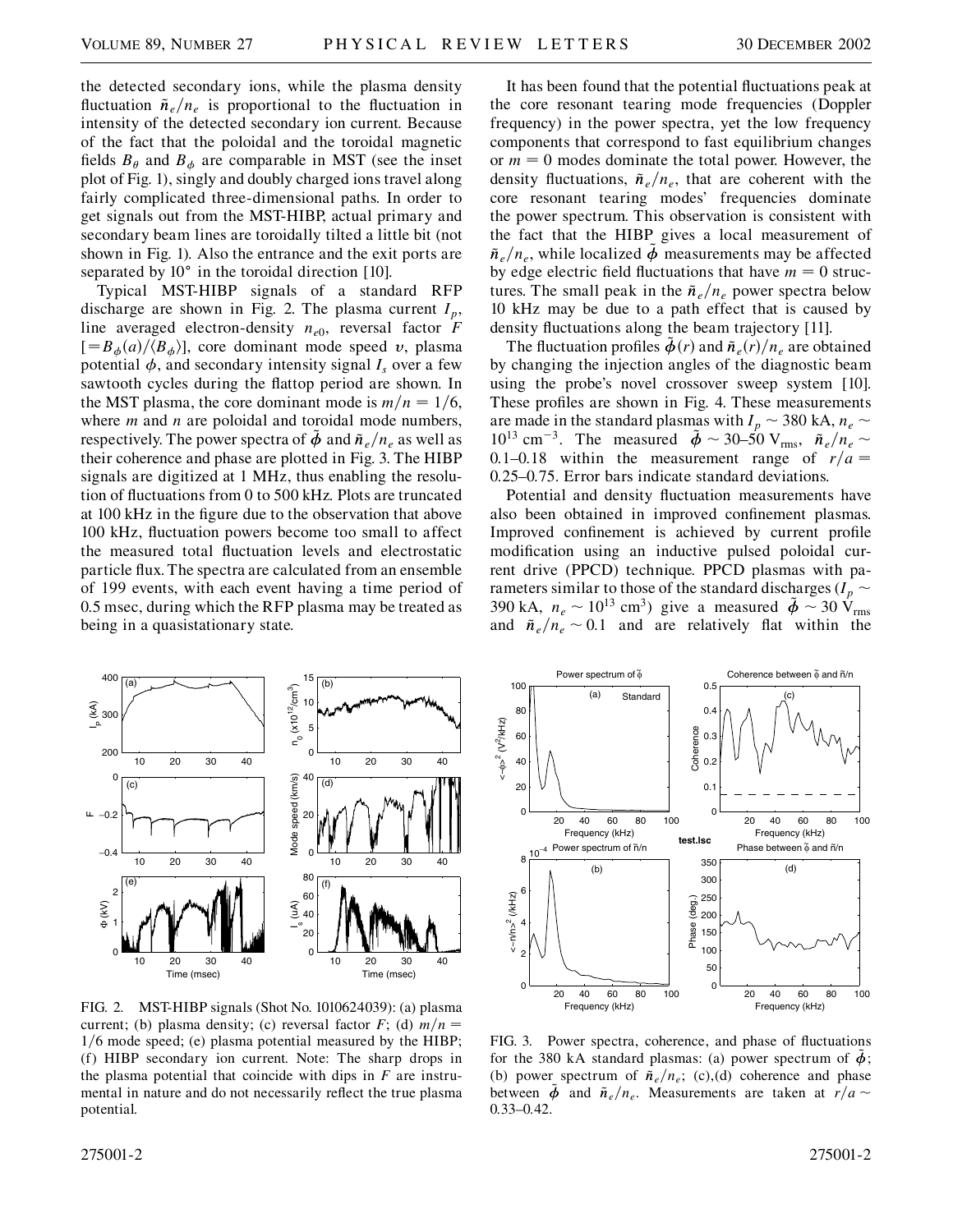



FIG. 4. Radial profiles of (a)  $\tilde{\phi}(r)$  and (b)  $\tilde{n}_e(r)/n_e$  for the standard  $I_p \sim 380$  kA plasmas in MST.

measurement range of  $r/a = 0.25{\text -}0.7$ . It is also found that the shapes of the standard and PPCD profiles of the MHD correlated part of  $\tilde{n}_e/n_e$  are similar to the results from previous FIR measurements [12].

The electrostatic fluctuation induced radial electron transport is given by

$$
\Gamma_r^E = \frac{(\bar{k}_{\phi}B_{\theta} - \bar{k}_{\theta}B_{\phi})[P_n P_{\phi}]^{1/2} \gamma_{n\phi} \sin \theta_{n\phi}}{|B|^2}, \qquad (1)
$$

where  $k_{\phi}$  and  $k_{\theta}$  are wave numbers in toroidal and poloidal directions,  $P_n$  and  $P_{\phi}$  are the power spectra densities of  $\tilde{n}_e/n_e$  and  $\tilde{\phi}$ ,  $\gamma_{n\phi}$  and  $\theta_{n\phi}$  are, respectively, the coherence and phase between  $\tilde{n}_e/n_e$  and  $\tilde{\phi}$ . Integration of the expression above and evaluation utilizing HIBP measured quantities results in an estimate of the total electrostatic particle transport due to fluctuations. The present HIBP setup is unable to resolve  $k_{\theta}$  and  $k_{\phi}$  as is typically done from its two point measurements [13]. Thus, we use the alternative method of estimating their values by dividing the spectrum into *<*30 kHz and *>* 30 kHz regions. For  $f$  < 30 kHz,  $m/n = 1/6$  mode dominates and thus  $k_{\phi}$  ~  $k_{\theta} \sim m/r \sim n/R \sim 4 \text{ m}^{-1}$ . For  $f > 30 \text{ kHz}$ , assuming the perturbations are propagating at about the same velocity as the measured plasma flow velocity, which is  $\sim$ 30 km/s, then the wave numbers estimated in this manner range from  $6-40$  m<sup>-1</sup> (up to 200 kHz), which are comparable to previous edge Langmuir probe results [14]. Above 200 kHz, no coherence is found between  $\tilde{n}$  and  $\tilde{\phi}$ . Utilizing these wave numbers and the measured  $\tilde{n}_e$  and  $\ddot{\phi}$ , the electrostatic induced electron fluxes are estimated and plotted in Figs. 5(a) and 5(b) for low frequency  $(<$  30 kHz) and high frequency ( $>$  30 kHz), respectively. For comparative purposes, the total fluxes, pre-



FIG. 5. Measured fluctuation induced particle transport profiles: (a)  $\leq$ 30 kHz and (b)  $>$  30 kHz.  $\triangle$  for the standard 380 kA plasmas and  $\circ$  for the 390 kA PPCD plasmas. Solid and dotted lines are the total flux densities for the standard and PPCD discharges, respectively. Error bars indicate standard deviations.

dicted by particle balance through the measurement of the density profile and particle source, are shown for each case.

Within the measurement uncertainties, the electrostatic fluctuation induced particle transport estimated by the HIBP measurements is too small to account for the total particle flux in a standard plasma. These results are consistent with the RFP transport model: within the reversal surface, the magnetic fluctuations dominate the particle flux and the electrostatic transport is small in the core of MST. This is the first experimental verification that electrostatic transport is small in the core of standard RFP plasmas. While the total particle transport is greatly reduced in a PPCD discharge, the estimated electrostatic fluxes remain small, bracketing the total particle transport within the error bars.

In summary, we have successfully demonstrated the ability of the MST-HIBP to simultaneously measure plasma potential fluctuations  $\tilde{\phi}$  and relative electrondensity fluctuations  $\tilde{n}_e/n_e$  in the core of a hot RFP plasma. These first experimental measurements of concurrent electrostatic fluctuations have enabled us to confirm that electrostatic particle transport is too small to account for the total particle flux. The successful application of a beam probe on MST is predicated on the development of novel crossover sweep systems and magnetic plasma suppression structures. Although substantial